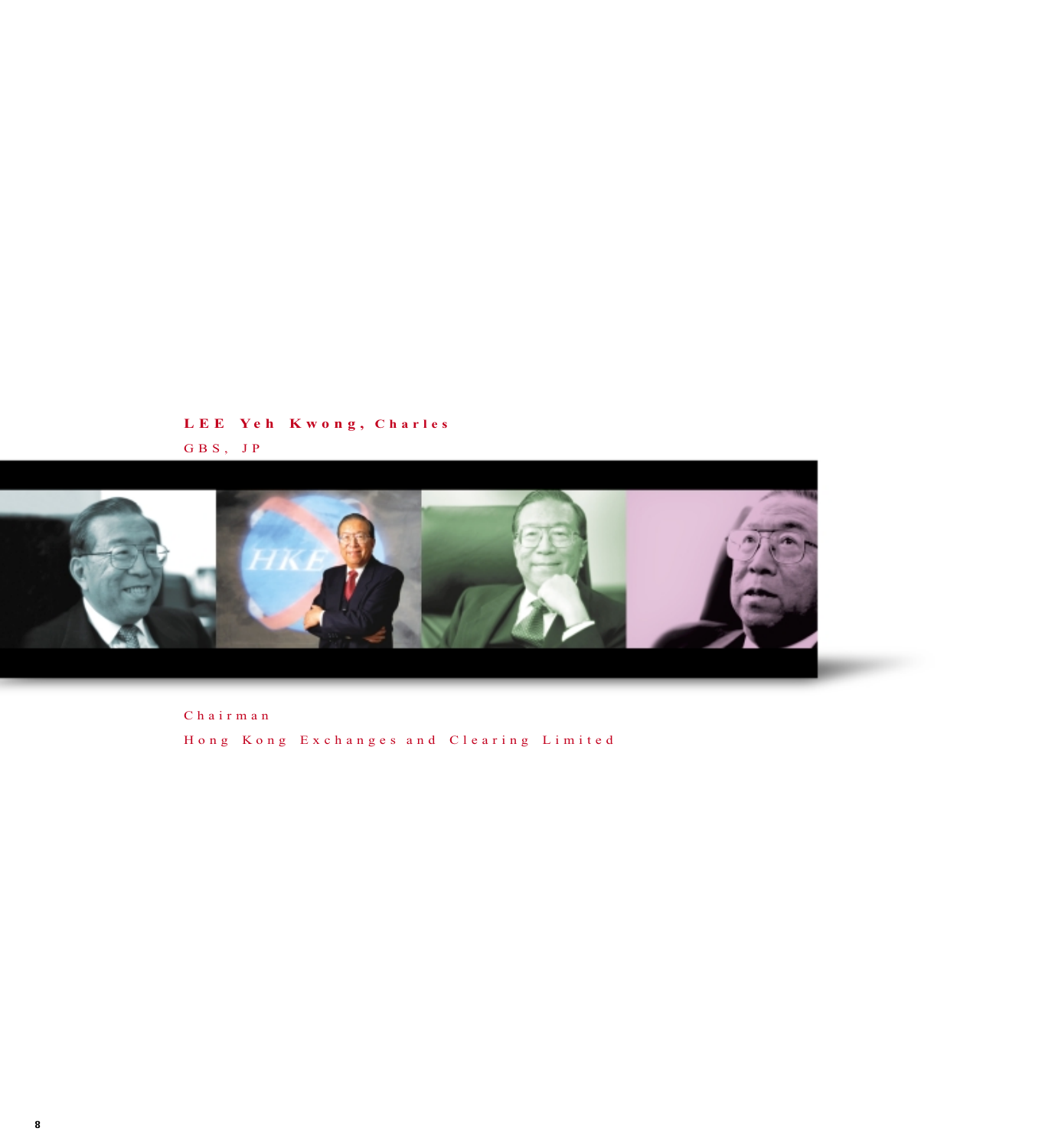# CHAIRMAN'S STATEMENT

(Expressed in Hong Kong dollars)

I am very pleased to present this first annual report of Hong Kong Exchanges and Clearing Limited (HKEx) for the period 1 January to 31 December 2000.

The Company was incorporated on 8 July 1999, and became fully operational on 6 March 2000, when the merger of the stock and futures exchanges and Hong Kong Securities Clearing Company Limited (HKSCC) as subsidiaries of the Company was completed.

A preparatory board of directors oversaw the Company until 3 April 2000 when its first Board of Directors was formed following government appointments and shareholder elections.

Listing on The Stock Exchange of Hong Kong Limited (the Stock Exchange) by way of introduction took place on 27 June 2000, completing three months ahead of schedule the comprehensive reform of the securities and futures markets proposed by the Financial Secretary in his budget speech of 3 March 1999.

In his report, the Chief Executive gives details of the progress of the Company's development and operations.

#### **Integration**

The creation and subsequent listing of HKEx have led to the development of a new corporate culture within the Group, based on performance and service. It has created a market-driven public company with a strong and independent management answerable both to its shareholders as well as to the investing public.

It has also enabled the Group to have a comprehensive oversight and management of the cash and derivatives markets. This strengthens HKEx's ability to ensure the fair and orderly operation of the markets.

Following the merger, integration of staff and operations was very successful. There was a smooth transition and market operations and development were unaffected. Corporate governance has been strengthened and efficiency increased.

I am confident that greater efficiency and reduced costs will be among the long-term benefits of the integration of the stock and futures markets. Looking to the future, HKEx is well placed to reap the benefits accruing to an integrated, focused and commercially driven enterprise.

## **Financial Results**

The accounts have been prepared on a merger accounting basis. For comparison purposes, the previous year's results were compiled by combining the 1999 results of the Stock Exchange, Hong Kong Futures Exchange Limited, and HKSCC, the three companies that comprise HKEx.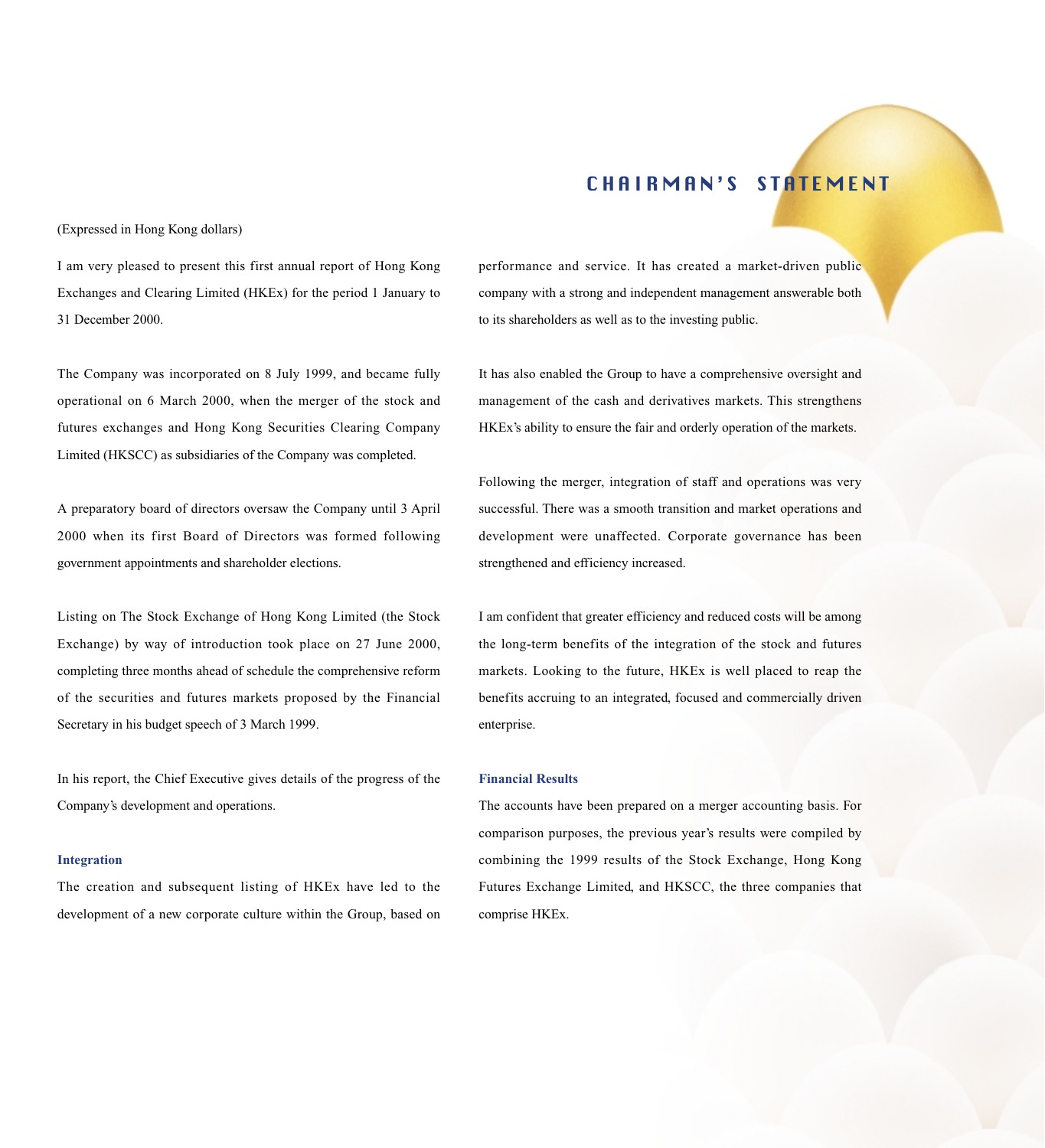HKEx made a profit before taxation of \$985 million in 2000, an increase of 77 per cent over 1999. Profit attributable to shareholders was \$879 million, an increase of 69 per cent. The increase is attributable to a 27 per cent increase in total revenue to \$2,312 million. The Board has recommended payment of a final dividend of \$0.25 per share. Together with the interim dividend of \$0.08 per share, this will bring the total distribution for the year to \$0.33 per share.

Operating expenses increased by 6 per cent to \$1,327 million, compared with \$1,258 million in 1999. The increase was due mainly to increased investment in technology, and additional costs incurred for the listing of the Group and integration of its operations. The shareholders' funds as at the end of 2000 were \$4,639 million.

# CHAIRMAN'S **STATEMENT**

#### **Meeting Competition**

HKEx enjoys no monopoly in the provision of many of its services. However, its structure has given its component exchanges and clearing houses the strength required to meet the increasing competition in the international securities and futures markets.

The competition comes both from other exchanges and from new and alternative trading platforms, created as a result of technological changes and increasing globalisation.

In addition, other financial institutions are offering pre- and posttrading services. HKEx must keep abreast of the latest technological advances if it is to meet the competition.

HKEx has already lowered transaction costs through reduced Transaction Levy and expects costs to fall further when minimum brokerage rates are abolished next year. And we welcome the proposed further reduction in Government Stamp Duty to 0.2 per cent.

Plans are well in hand to integrate our derivatives trading and clearing platforms during 2001-02. HKEx will also introduce new products to meet market and investor needs. These include international benchmark financial products (such as futures and options contracts on well established market indices) and exchange traded funds.

We are exploring the feasibility of providing central back office support facilities to Exchange Participants, and expanding our registrar, nominee and related services. At the same time, we will strengthen our investor information services.

HKEx is committed to seeking alliances and cooperative arrangements with other international exchanges, focusing on providing trading opportunities for investors across the Asian, European and American time zones.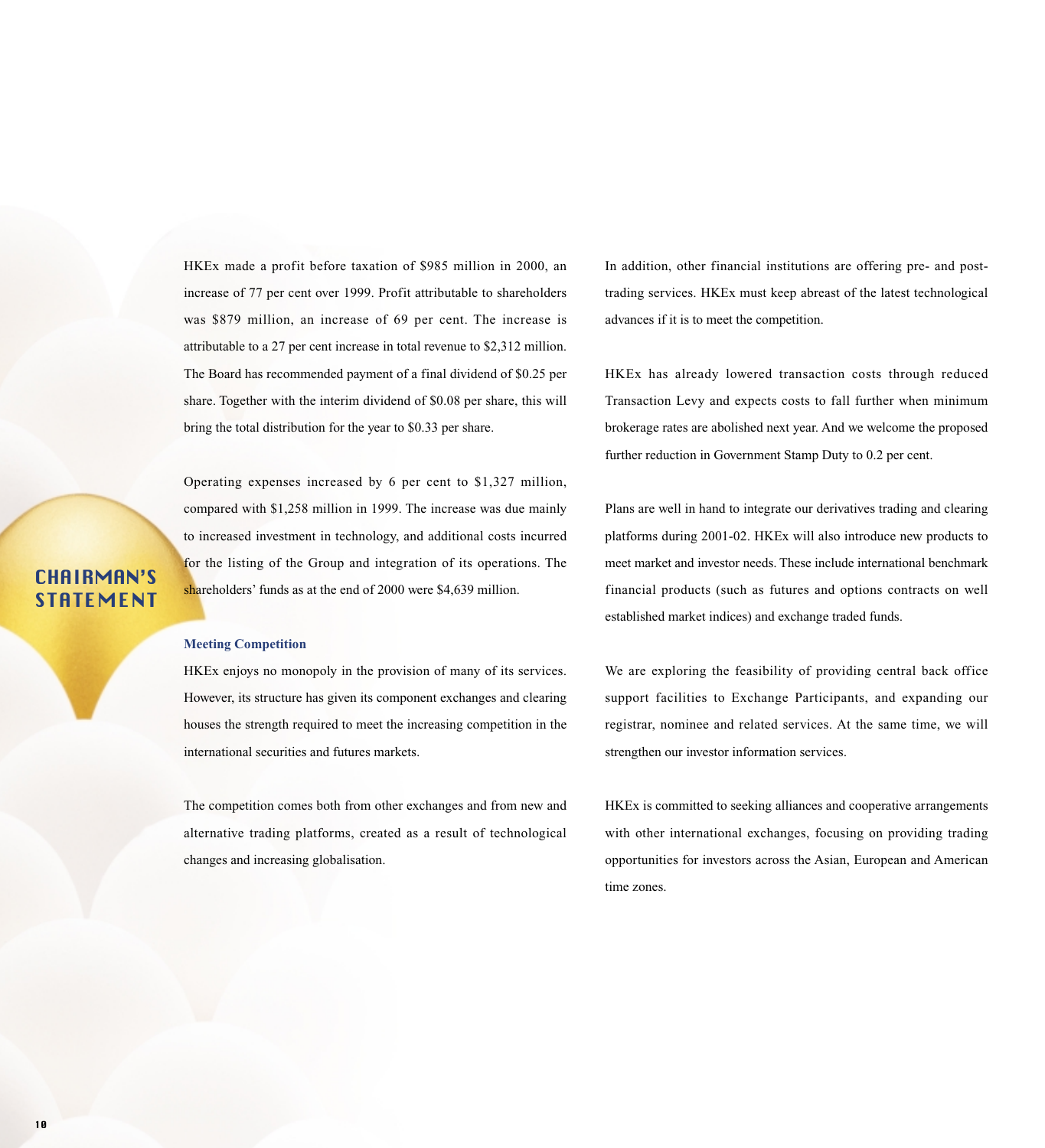## CHAIRMAN'S STATEMENT

Through these alliances we will seek to link Hong Kong to other exchanges in order to provide international investors with a transparent near 24-hour trading platform for the world's global companies, increasing the global liquidity of their stocks and aiding global price discovery.

## **China**

Hong Kong has been China's principal international capital formation and securities trading centre since 1993. There are currently 51 Chinese state-owned enterprises that have listed H shares, and over 60 Red Chips, non-China registered companies with Mainland origins, listed in Hong Kong. As at the end of 2000, taken together they represent 28 per cent of our market capitalisation and 27 per cent of our equity trading volume.

Our planned Beijing office will strengthen our relations with, and services to, Mainland issuers. It will also enable us to carry out promotional and educational activities in China.

We believe that China will have great need for new capital and financial services, especially after it joins the World Trade Organisation. We are confident that Hong Kong will continue to play a leading role in international capital formation for Mainland companies; and its secondary market will continue to provide trading liquidity for their securities.

#### **Market Quality**

HKEx is moving towards a disclosure-based system of issuer regulation. With globalisation, the quality of corporate governance of listed companies will become increasingly important.

Good corporate governance increases the fairness, transparency and accountability of a company, and protects the interest of investors, especially minority investors. It also helps to reduce capital formation costs.

In addition to making every effort to strengthen its own corporate governance, HKEx is encouraging listed companies to meet international standards of good corporate governance.

As part of this effort, HKEx proposes, subject to the approval of the Securities and Futures Commission (SFC), to accept International Accounting Standards in company reports and listing applications. This will help to raise investor confidence in Hong Kong listed companies and attract international companies to list in Hong Kong.

#### **Regulatory Rationalisation**

HKEx has signed a Memorandum of Understanding with the SFC to clarify the division of responsibility for regulation between the Company and the SFC.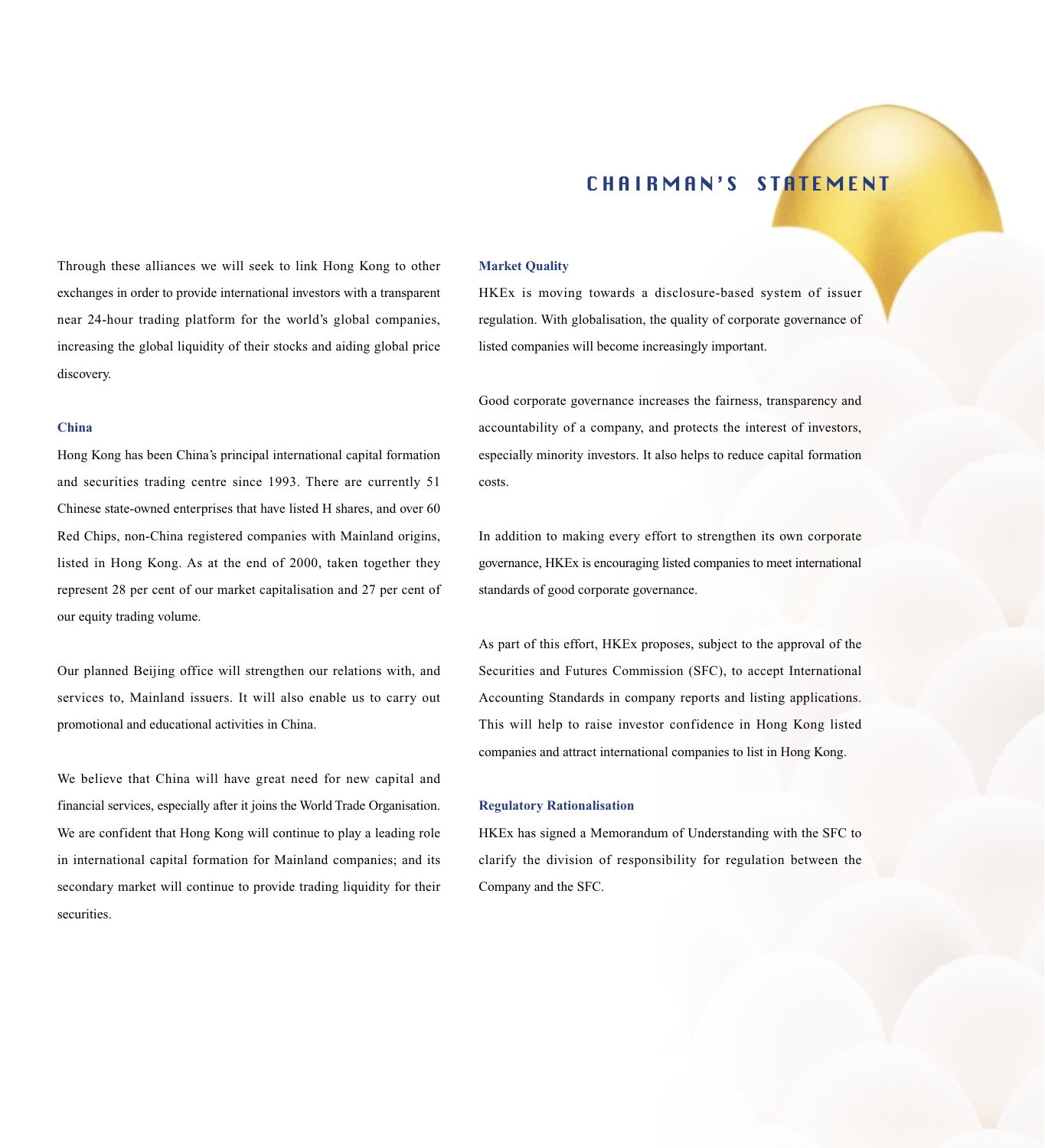In essence, the memorandum provides that except for business risk management, market surveillance and the enforcement of the trading and clearing rules, the SFC is the primary regulator of Exchange Participants.

### **The Year Ahead**

The year ahead poses challenges arising from economic uncertainty. US economic performance will, as usual, have a great bearing on the rest of the world.

The conventional wisdom is that the first quarter of this year will see little if any economic growth in the US, following a 1.1 per cent growth recorded in the final quarter of last year.

A substantial part of the Group's income is derived from Transaction Levy, clearing and settlement fees, and interest on margin funds. Consequently, its income is very dependent on trading activity in the cash market, as measured in dollar terms; and in the derivatives market as measured in the number of open contracts and volatility.

We experienced bullish conditions in the cash market in the first two quarters of last year, followed by a return to more normal levels in the second half of the year. If this trend continues, we may not reach the same earnings level in 2001 as we did in 2000.

Finally, I acknowledge with a deep sense of gratitude the hard work in an eventful year of my fellow board members, the executive team and all staff members.

Together, they achieved much that would not have been possible without their efforts, and I thank them most sincerely.

**LEE Yeh Kwong, Charles**

*Chairman*

13 March 2001

CHAIRMAN'S STATEMENT